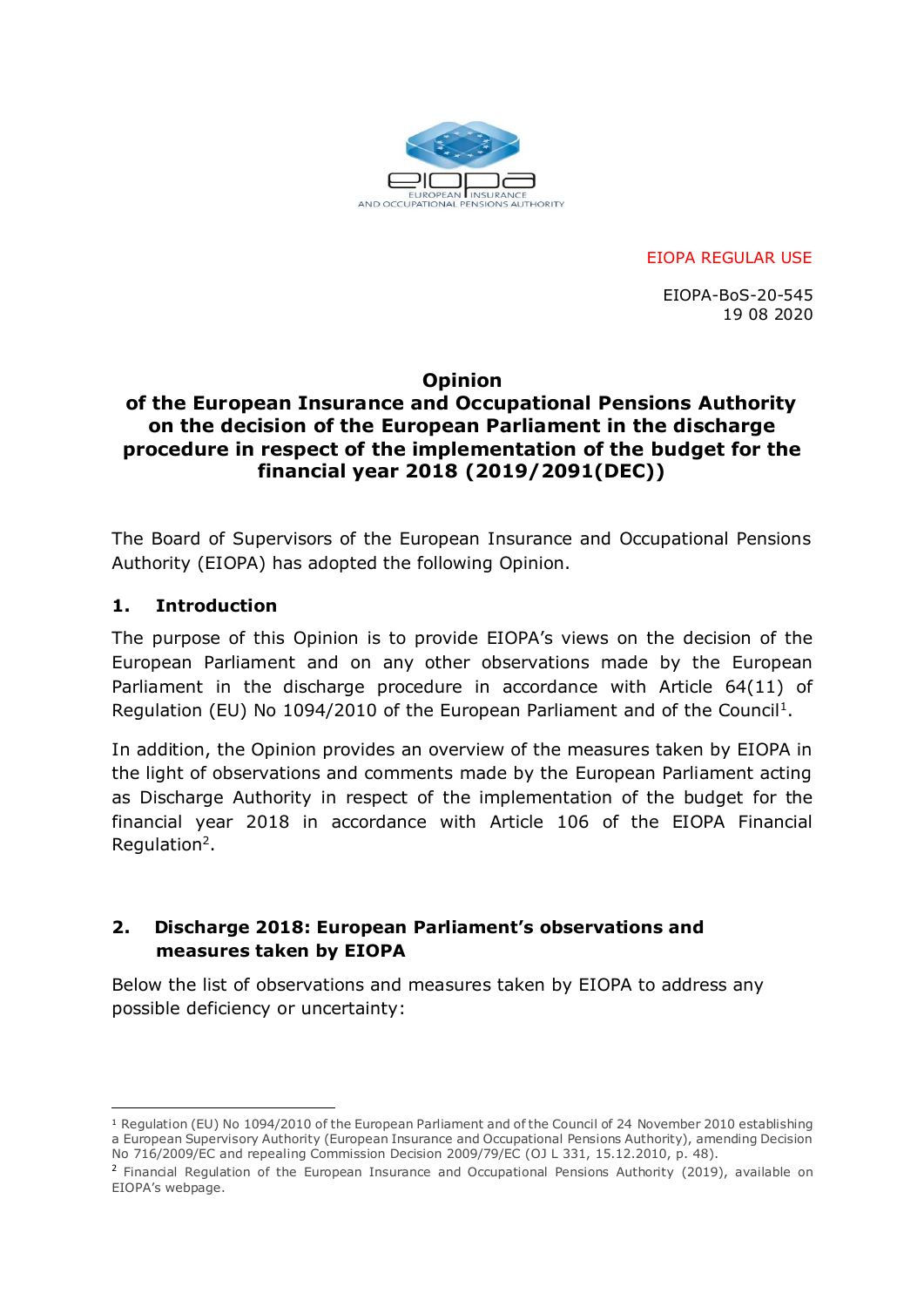| $\mathbf{Ref}^3$ | <b>Observation of the Discharge Authority</b>                                                                                                                                                                                                                                                                                                                                                                                                                                                                                                                                                                                                                                                                                                                                                                                                                  | Response and measures taken by EIOPA                                                                                                                                                                                                                                                                                                                                                                                                                                                                                                                                                                                                                                                                                                                                                                                                                                                                                                                                                                                                                                                                                                                                                                                                                                                                                                                                                                                                                     |  |
|------------------|----------------------------------------------------------------------------------------------------------------------------------------------------------------------------------------------------------------------------------------------------------------------------------------------------------------------------------------------------------------------------------------------------------------------------------------------------------------------------------------------------------------------------------------------------------------------------------------------------------------------------------------------------------------------------------------------------------------------------------------------------------------------------------------------------------------------------------------------------------------|----------------------------------------------------------------------------------------------------------------------------------------------------------------------------------------------------------------------------------------------------------------------------------------------------------------------------------------------------------------------------------------------------------------------------------------------------------------------------------------------------------------------------------------------------------------------------------------------------------------------------------------------------------------------------------------------------------------------------------------------------------------------------------------------------------------------------------------------------------------------------------------------------------------------------------------------------------------------------------------------------------------------------------------------------------------------------------------------------------------------------------------------------------------------------------------------------------------------------------------------------------------------------------------------------------------------------------------------------------------------------------------------------------------------------------------------------------|--|
|                  | <b>Performance</b>                                                                                                                                                                                                                                                                                                                                                                                                                                                                                                                                                                                                                                                                                                                                                                                                                                             |                                                                                                                                                                                                                                                                                                                                                                                                                                                                                                                                                                                                                                                                                                                                                                                                                                                                                                                                                                                                                                                                                                                                                                                                                                                                                                                                                                                                                                                          |  |
| 6                | Notes that the Authority is replacing its<br>current e-human resources management<br>system with Sysper, which is provided by the<br>Commission; notes with concern the delay in<br>the implementation of Sysper 2; calls on the<br>Authority to report to the discharge authority<br>on developments in that regard;                                                                                                                                                                                                                                                                                                                                                                                                                                                                                                                                          | EIOPA is part of a large project coordinated by the European Commission to roll out Sysper<br>to EU Agencies, which requires substantial resources and synchronisation amongst all<br>parties. The project delays linked to the size of the project have been resolved in the<br>meantime. The new timing for the roll-out of Sysper at EIOPA as set by the Commission is<br>1 September 2020.                                                                                                                                                                                                                                                                                                                                                                                                                                                                                                                                                                                                                                                                                                                                                                                                                                                                                                                                                                                                                                                           |  |
| $\overline{7}$   | Notes with satisfaction that the Authority is<br>proactive in identifying opportunities for<br>efficiency and synergies with other agencies,<br>in particular with the European Banking<br>Authority (EBA) and the European Securities<br>and Markets Authority (ESMA), through<br>the European Supervisory Authorities' Joint<br>Committee and through joint procurements;<br>welcomes the Authority's priority to develop<br>common guidance in cooperation with EBA<br>and ESMA on how to integrate anti-money<br>laundering and terrorist financing risks in<br>prudential supervision; strongly encourages<br>the Authority to actively seek further and<br>broader cooperation with all Union agencies;<br>moreover calls on the Authority to explore<br>possible ways of merging its non-expert<br>services, such as ICT, with other Union<br>agencies; | EIOPA continues to pro-actively seek partnerships and synergies to gain efficiency. The<br>following examples demonstrate this strong commitment:<br>EIOPA has embarked on several major joint initiatives in the area of information<br>technology and will continue to do so. Examples include:<br>EIOPA decided to mirror the European Securities and Markets Authority's approach<br>$\Omega$<br>for collecting reporting information;<br>the European Banking Authority and EIOPA have shared the same data centre<br>$\circ$<br>supplier for seven years and have jointly moved to the inter-agency cloud service<br>procured by EFSA when the contract expired in 2019; the agencies are currently<br>investigating options to activate a joint security operations centre for 24/7 security<br>monitoring and are planning to move to the Commission's CLOUD II framework<br>together;<br>As mentioned above, EIOPA is currently transferring its HR systems to the<br>$\circ$<br>Commission's Sysper platform and its travel system to MIPS; in addition, EIOPA has<br>used Accrual Based Accounting system successfully since 2011;<br>To increase efficiency in the area of recruitment, EIOPA aims to introduce the inter-<br>$\circ$<br>Agency SYSTAL platform;<br>EIOPA has recently begun reviewing its data collection and analysis capabilities and<br>$\circ$<br>is actively investigating synergies with other European institutions. |  |

 $\overline{a}$  $3$  Ref: this is the reference to the specific observation from the "European Parliament decision of 13 May 2020 on discharge in respect of the implementation of the budget of the European Insurance and Occupational Pensions Authority for the financial year 2018 (2019/2091(DEC))"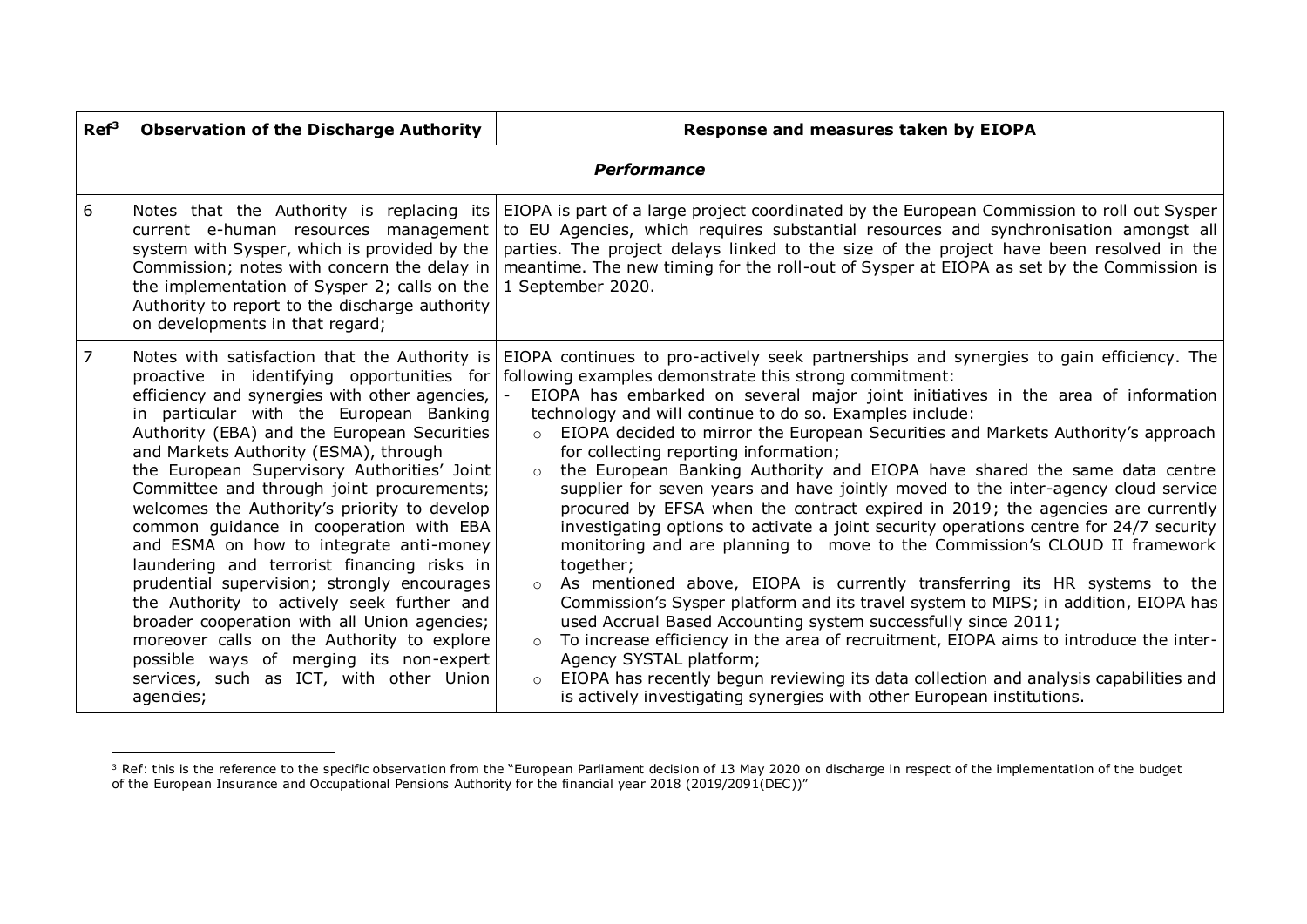| $Ref^3$ | <b>Observation of the Discharge Authority</b>                                                                                                                                                                                                                                                                                                                          | Response and measures taken by EIOPA                                                                                                                                                                                                                                                                                                                                                                                                                                                                                                                                                                                                                                                                                                                                                                                                                                                                                                                                                                                                                                                                                                                                                                                                                                                                                                                     |
|---------|------------------------------------------------------------------------------------------------------------------------------------------------------------------------------------------------------------------------------------------------------------------------------------------------------------------------------------------------------------------------|----------------------------------------------------------------------------------------------------------------------------------------------------------------------------------------------------------------------------------------------------------------------------------------------------------------------------------------------------------------------------------------------------------------------------------------------------------------------------------------------------------------------------------------------------------------------------------------------------------------------------------------------------------------------------------------------------------------------------------------------------------------------------------------------------------------------------------------------------------------------------------------------------------------------------------------------------------------------------------------------------------------------------------------------------------------------------------------------------------------------------------------------------------------------------------------------------------------------------------------------------------------------------------------------------------------------------------------------------------|
|         |                                                                                                                                                                                                                                                                                                                                                                        | EIOPA is an active member of ICTAC <sup>4</sup> , whose objectives include the introduction of<br>additional shared digital services, digital workplace projects, joint work on artifical<br>intelligence and other emerging technologies, and better IT governance and security;<br>EIOPA adopted a new IT Strategy in 2019 which underlines the ambition to promote<br>collaboration and interoperability with both EU institutions and member states. The reuse<br>of existing solutions is one of EIOPA's key ICT principles to ensure cost-effectiveness<br>and business continuity;<br>To achieve substantial efficiency gains and cost savings in the implementation of the<br>budget, EIOPA requested an official derogation from its Financial Regulation to use the<br>European Central bank (ECB) and Eurosystem Procurement Coordination Office (EPCO)<br>procurement procedures. This derogation was granted to all three ESAs, allowing for<br>even deeper cooperation in the area of procurement;<br>EIOPA is also an active member of the current Network of Agencies Taskforce to explore<br>shared services amongst agencies.                                                                                                                                                                                                          |
| 8       | promoting a common supervisory regime<br>across the European financial system is<br>essential in order to ensure financial stability,<br>a better integrated, more efficient and safer<br>financial market, as well as a high degree of<br>consumer protection in the Union by<br>promoting fairness and transparency on the<br>product and financial services market; | Emphasises that the Authority's role in EIOPA has developed an Annual Supervisory Convergence Plan adressing not only<br>Solvency II, but also conduct of business supervision and pensions related issues. This has<br>been implemented as an annual exercise, where EIOPA and NCAs evaluate and decide the<br>supervisory convergence priorities, and implement them during the year through several<br>projects. The outcome of the work is reflected in an Annual Report on Supervisory Activities.<br>In the area of Consumer Protection, EIOPA has put increased resources into its work on<br>conduct supervision and conduct oversight, as a specific part of its overall work on<br>supervisory convergence. This includes, amongst other things: a programme of conduct<br>country visits to national competent authorities to promote greater supervisory<br>convergence; the development of conduct-related chapters within the supervisory handbook<br>(the first of which was completed in 2020); a continued programme of thematic reviews,<br>with a current one targeting issues in relation to bancassurance distribution of mortgage life<br>and other insurance contracts; reporting on consumer trends, market costs and conduct<br>risks, including through so-called retail risk indicators, on an annual basis; work in relation |

<sup>&</sup>lt;sup>4</sup> ICT Advisory Committee of the EU Agencies operating under the auspices of the EU Agencies Network

 $\overline{a}$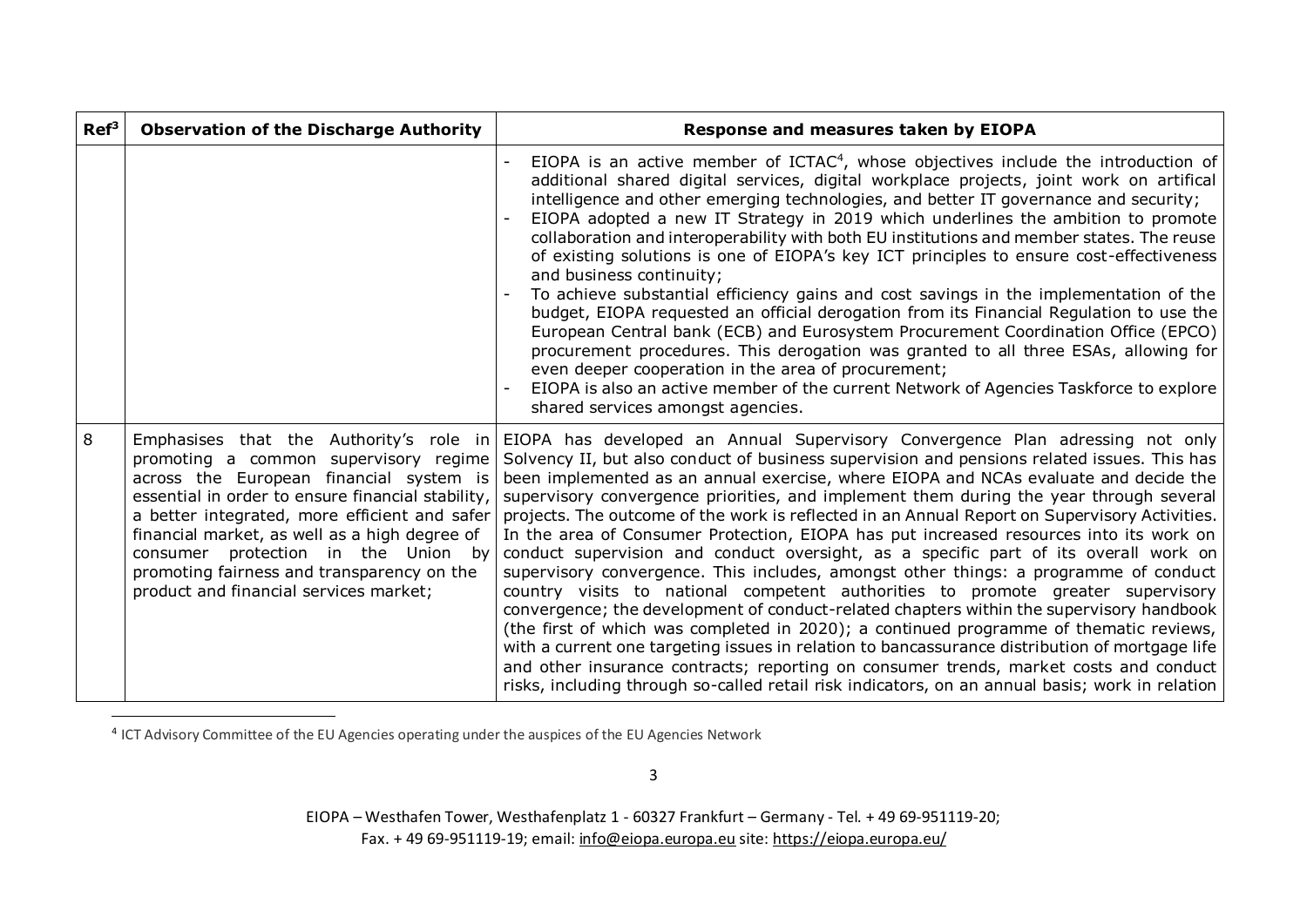| $Ref^3$ | <b>Observation of the Discharge Authority</b>                                                                                                                                                                                                                                                                                                                                                                                                                               | Response and measures taken by EIOPA                                                                                                                                                                                                                                                                                                                                                                                                                                                                                                                                                                                                                                                                                                                                                                                              |
|---------|-----------------------------------------------------------------------------------------------------------------------------------------------------------------------------------------------------------------------------------------------------------------------------------------------------------------------------------------------------------------------------------------------------------------------------------------------------------------------------|-----------------------------------------------------------------------------------------------------------------------------------------------------------------------------------------------------------------------------------------------------------------------------------------------------------------------------------------------------------------------------------------------------------------------------------------------------------------------------------------------------------------------------------------------------------------------------------------------------------------------------------------------------------------------------------------------------------------------------------------------------------------------------------------------------------------------------------|
|         |                                                                                                                                                                                                                                                                                                                                                                                                                                                                             | to its powers of product interventions; and work in the context of cooperation platforms to<br>address concrete issues arising in cross-border business.                                                                                                                                                                                                                                                                                                                                                                                                                                                                                                                                                                                                                                                                          |
| 10      | Emphasises the need for closer supervision in<br>certain Member States with a view to<br>addressing vulnerabilities in the insurance<br>markets of those Member States and<br>protecting consumers from unfair practices of<br>multinational insurance companies;                                                                                                                                                                                                           | To address vulnerabilities in certain Member States from a consumer perspective, including<br>from cross-border business, EIOPA has expanded its bilateral country visits to specifically<br>focus on conduct issues, to engage with specific national competent authorities to support<br>them and support greater convergence in the identification, assessment and mitigation of<br>conduct risks from a preventative perspective. EIOPA has also developed the cooperation<br>platforms focussed on cross-border business, where prudential and conduct aspects are<br>mitigated, including via the use of product intervention powers in a specific case. Finally,<br>EIOPA has worked with the Structural Reform Support Program to support two NCAs under<br>two separate programs.                                        |
| 11      | Stresses that, while making sure that all<br>assignments are carried out in full and within<br>deadline, the Authority should adhere to and<br>make full use of the tasks and the mandate<br>assigned to it by Parliament and the Council,<br>and that the Authority must never attempt to<br>go beyond its mandate; points out that<br>focussing on the mandate assigned by<br>Parliament and the Council will lead to a<br>more effective and efficient use of resources; | EIOPA has put in place internal governance frameworks to ensure sound project<br>management for planning and for achieving timely deliverables both internally and towards<br>its NCA members, but also to meet deadlines with external stakeholders and the European<br>Institutions. If EIOPA assessed that a requested deadline set by an EU Institution, for<br>example, could hardly be met, these delays were communicated in advance to create<br>awareness of a possible delay and to find and agree on an alternative delivery date.<br>EIOPA carefully assesses each legal empowerment in order not to overstep its mandate. In<br>cases where there might be room for interpretation, EIOPA makes sure its legal<br>interpretation is respecting the Level 1 boundaries and shares it with the Commission<br>services. |
| 12      | Shares the Court's concern that, through peer<br>reviews, national supervisors have a<br>decisive say in the Authority's main governing<br>body, which means that they are in a position<br>to decide the scope of the Authority's action<br>to review their own effectiveness;                                                                                                                                                                                             | Already in 2018 EIOPA undertook some steps in the governance of peer reviews:<br>EIOPA took a seat in the Review Panel, the body established directly under the Board of<br>Supervisors with the responsibility to design, steer and lead the peer reviews;<br>Within the individual review teams, EIOPA was represented either as a member or as a<br>team leader;<br>Finally, the technical (methodological) work was coordinated by a dedicated team of<br>EIOPA staff.                                                                                                                                                                                                                                                                                                                                                        |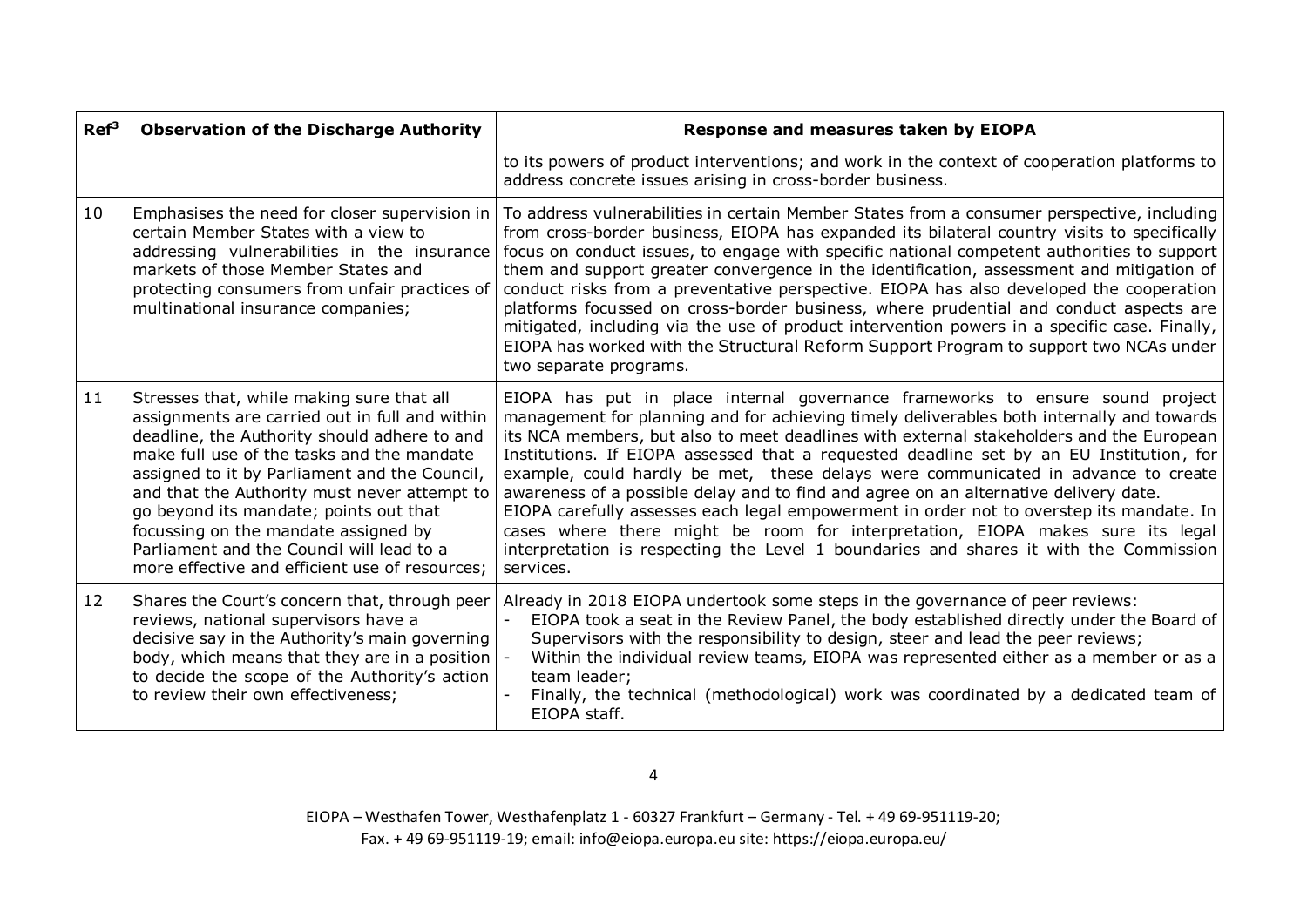| Ref <sup>3</sup>    | <b>Observation of the Discharge Authority</b>                                                                                                                                                                                                                       | Response and measures taken by EIOPA                                                                                                                                                                                                                                                                                                                                                                                                                                                                                                                                                                                                                                                                                                                                                                                                                                                                                                                             |
|---------------------|---------------------------------------------------------------------------------------------------------------------------------------------------------------------------------------------------------------------------------------------------------------------|------------------------------------------------------------------------------------------------------------------------------------------------------------------------------------------------------------------------------------------------------------------------------------------------------------------------------------------------------------------------------------------------------------------------------------------------------------------------------------------------------------------------------------------------------------------------------------------------------------------------------------------------------------------------------------------------------------------------------------------------------------------------------------------------------------------------------------------------------------------------------------------------------------------------------------------------------------------|
|                     |                                                                                                                                                                                                                                                                     | In 2020, the ESA review introduced new provisions in the EIOPA founding regulation<br>regarding the governance system of peer reviews:<br>The EIOPA Management Board proposes a two-year peer review work plan to select the<br>most relevant topic to be reviewed;<br>The EIOPA Chair proposes mandate and composition of the ad-hoc Peer Review<br>Committees responsible for conducting the reviews and preparing follow-up reports for<br>decision by the Board of Supervisors;<br>The ad-hoc Peer Review Committees in charge of conducting the reviews are always led<br>by an EIOPA staff member, and is composed of staff from the Authority and members<br>of the competent authorities.                                                                                                                                                                                                                                                                |
| <b>Staff policy</b> |                                                                                                                                                                                                                                                                     |                                                                                                                                                                                                                                                                                                                                                                                                                                                                                                                                                                                                                                                                                                                                                                                                                                                                                                                                                                  |
| 14                  | Regrets the unbalanced participation of men<br>(six members) and women (one member)<br>in the management board; notes that the<br>Authority has reported a relatively good<br>gender balance for 2018 with regard to senior<br>managers (five men and three women); | EIOPA continues to strive for gender balance throughout the Authority. The Management<br>Board has improved its gender balance and is currently composed of three female members<br>and four male members.                                                                                                                                                                                                                                                                                                                                                                                                                                                                                                                                                                                                                                                                                                                                                       |
| 15                  | Notes that the Court considers that the<br>Authority has not yet accomplished the shift<br>from regulatory tasks to supervisory tasks<br>and that the Authority should strengthen<br>human resources assigned to supervisory<br>tasks;                              | Since 2016 and the application of the Solvency II Directive, EIOPA has reduced the number<br>of staff allocated to producing regulation, and increased the numbers overseeing its<br>consistent application. EIOPA's core oversight work includes active participation in colleges<br>of supervisors, the establishment of cooperation platforms, bilateral engagement with NCAs,<br>and support on the implementation of internal models, which accounted for 31.75 FTEs in<br>2018. In 2021, EIOPA plans to allocate 59.75 of its available FTEs to these tasks. In addition,<br>11.75 FTEs will be allocated to identifying emerging conduct risks, helping NCAs build the<br>capability to tackle them, and if necessary, issuing warnings and prohibitions. A further 21<br>FTEs will strengthen the common supervisory culture and consistency of practices, and<br>ensure the availability of up-to-date supervisory information. EIOPA's contribution to |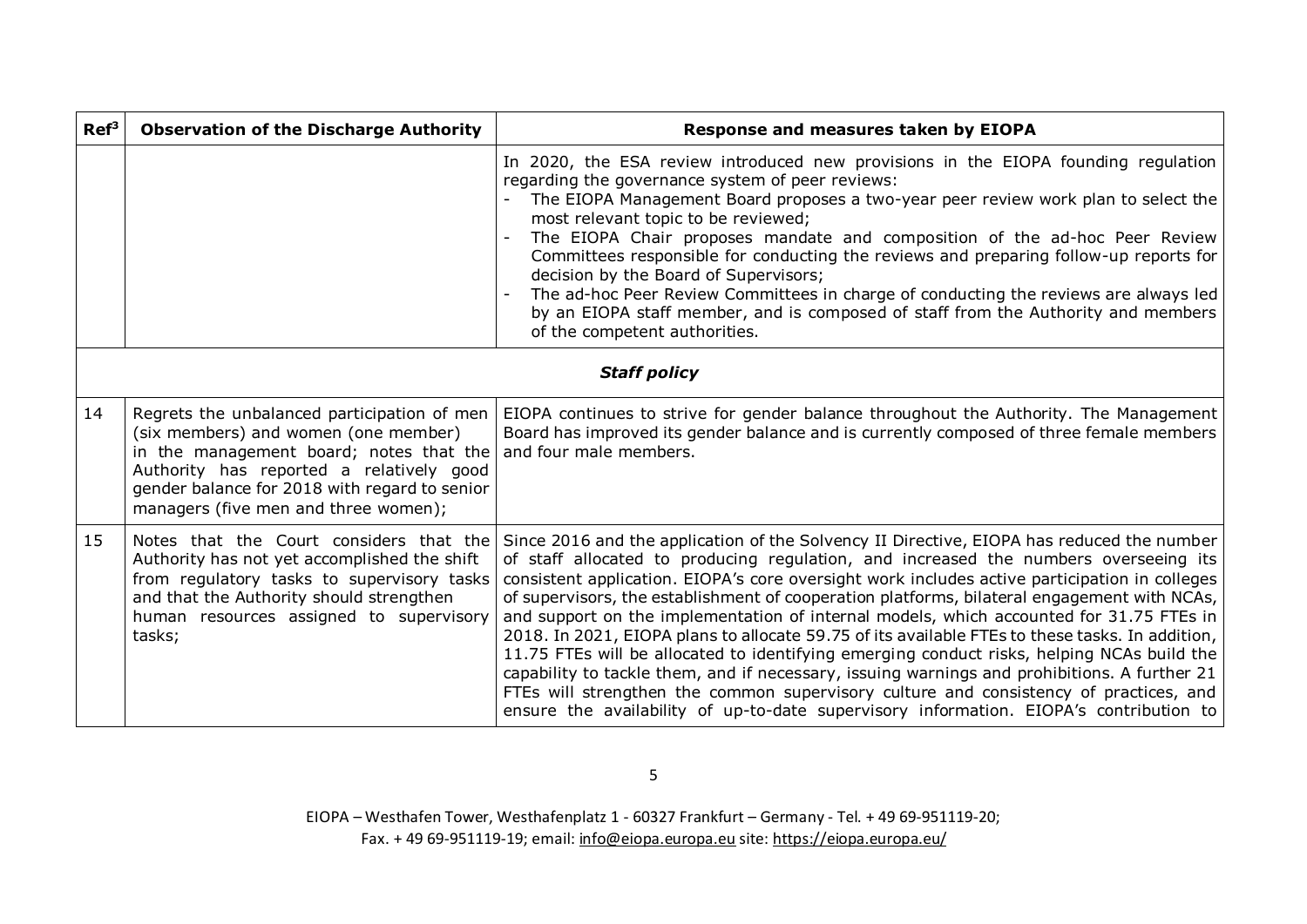| Ref <sup>3</sup>                                                    | <b>Observation of the Discharge Authority</b>                                                                                                                                                                                                                                                                      | <b>Response and measures taken by EIOPA</b>                                                                                                                                                                                                                                                                                                                                                                                                                                                                                                                                                                                                                                                                                                                                                                                                                                                   |
|---------------------------------------------------------------------|--------------------------------------------------------------------------------------------------------------------------------------------------------------------------------------------------------------------------------------------------------------------------------------------------------------------|-----------------------------------------------------------------------------------------------------------------------------------------------------------------------------------------------------------------------------------------------------------------------------------------------------------------------------------------------------------------------------------------------------------------------------------------------------------------------------------------------------------------------------------------------------------------------------------------------------------------------------------------------------------------------------------------------------------------------------------------------------------------------------------------------------------------------------------------------------------------------------------------------|
|                                                                     |                                                                                                                                                                                                                                                                                                                    | supervisory convergence will account for over 43% of its available human resources in 2021.<br>With major reviews of relevant regulation on the horizon (the Solvency II Directive, the<br>IORP II Directive and the Insurance Distribution Directive), and emerging areas such as<br>digitalisation and sustainable finance, it would not be prudent to cut further resources<br>allocated to regulatory work. Unless additional resources are allocated to the Authority,<br>EIOPA cannot increase further the proportion of its staff dedicated to supervisory<br>convergence.                                                                                                                                                                                                                                                                                                             |
| <b>Procurement</b>                                                  |                                                                                                                                                                                                                                                                                                                    |                                                                                                                                                                                                                                                                                                                                                                                                                                                                                                                                                                                                                                                                                                                                                                                                                                                                                               |
| 16                                                                  | Notes with concern that the Authority applied<br>award criteria that consisted of<br>noncompetitive price elements for one<br>procurement procedure;                                                                                                                                                               | EIOPA always tries to use fair and reasonable award criteria that support the selection of<br>most economically advantageous tender and allow fair completion. In EIOPA's opinion, the<br>award criteria used was giving equal opportunities to all tenderers and reflected the real<br>situation. Furthermore, the elements used for the award criteria in the specific procedure in<br>question consisted of the hourly rate paid to the interim staff member by the staff agency<br>plus the staff agency's fee. While EIOPA believes that both criteria cover competitive<br>elements, also understands the EP concern. In future, EIOPA will consider more carefuly<br>the impact of all price elements and will use the key competitive price elements for financial<br>evaluation purposes, like the agency's fee/coefficient that is applied on top of the interim<br>staff salaries. |
| Prevention and management of conflicts of interest and transparency |                                                                                                                                                                                                                                                                                                                    |                                                                                                                                                                                                                                                                                                                                                                                                                                                                                                                                                                                                                                                                                                                                                                                                                                                                                               |
| 18                                                                  | Underlines the importance of an open,<br>efficient and independent administration for<br>all Union agencies and the Union as a whole;<br>recalls the problem of conflict of interest<br>arising from 'revolving door' situations and<br>stresses the need for a unified legal<br>framework to address such issues; | EIOPA's Ethics Rules confirm the importance of applying high ethical standards for staff<br>members, in terms of transparency and independence. This includes the application by<br>analogy of the Commission Decision of 29 June 2018 on outside activities and assignments<br>and on occupational activities after leaving the Service. An analysis took place in cooperation<br>with the other agencies in the financial sector on the recent recommendation of the<br>European Ombudsman in case 2168/2019/KR. EIOPA's Ethics Rules were revised and are<br>currently undergoing the approval process of the European Commission.                                                                                                                                                                                                                                                         |